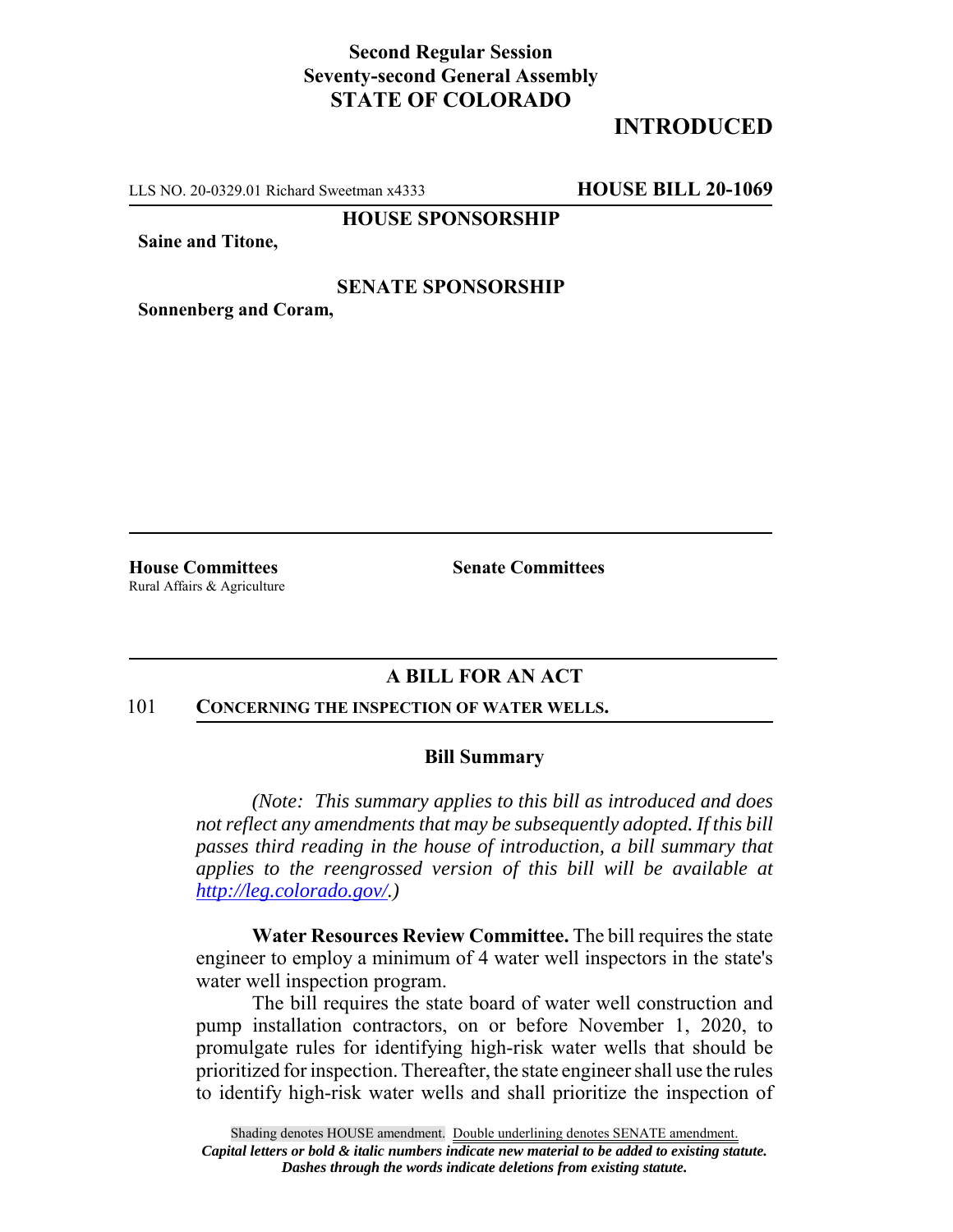high-risk water wells.

The bill clarifies that money in the well inspection cash fund shall be appropriated to and expended by the state engineer only for the well inspection program.

 *Be it enacted by the General Assembly of the State of Colorado:* **SECTION 1.** In Colorado Revised Statutes, 37-91-113, **amend** (1); and **add** (4) as follows: **37-91-113. Well inspection program - high-risk wells - rules.** 5 (1) The state engineer shall monitor compliance with this article ARTICLE 91, including by inspecting water well construction and pump installation. 7 and may ON AND AFTER THE EFFECTIVE DATE OF THIS SUBSECTION (1), AS AMENDED, THE STATE ENGINEER SHALL employ A MINIMUM OF FOUR 9 inspectors for such THIS purpose. AT LEAST ONE INSPECTOR MUST BE PRIMARILY CONCERNED WITH THE INSPECTION OF WATER WELL CONSTRUCTION AND PUMP INSTALLATION IN WATER DIVISION 1, AS 12 DEFINED IN SECTION 37-92-201 (1)(a), AND AT LEAST ONE INSPECTOR MUST BE PRIMARILY CONCERNED WITH THE INSPECTION OF WATER WELL CONSTRUCTION AND PUMP INSTALLATION IN WATER DIVISION 2, AS DEFINED IN SECTION 37-92-201 (1)(b). THE STATE ENGINEER SHALL PAY 16 the costs of such monitoring and inspection shall be paid from the well 17 inspection cash fund created by IN section 37-80-111.5. 18 (4) ON OR BEFORE NOVEMBER 1, 2020, THE BOARD SHALL

19 PROMULGATE RULES FOR IDENTIFYING HIGH-RISK WELLS THAT SHOULD BE 20 PRIORITIZED FOR INSPECTION. THEREAFTER, THE STATE ENGINEER SHALL:

21 (a) USE THE RULES TO IDENTIFY HIGH-RISK WELLS; AND

22 (b) PRIORITIZE THE INSPECTION OF HIGH-RISK WELLS.

23 **SECTION 2.** In Colorado Revised Statutes, 37-80-111.5, **amend**